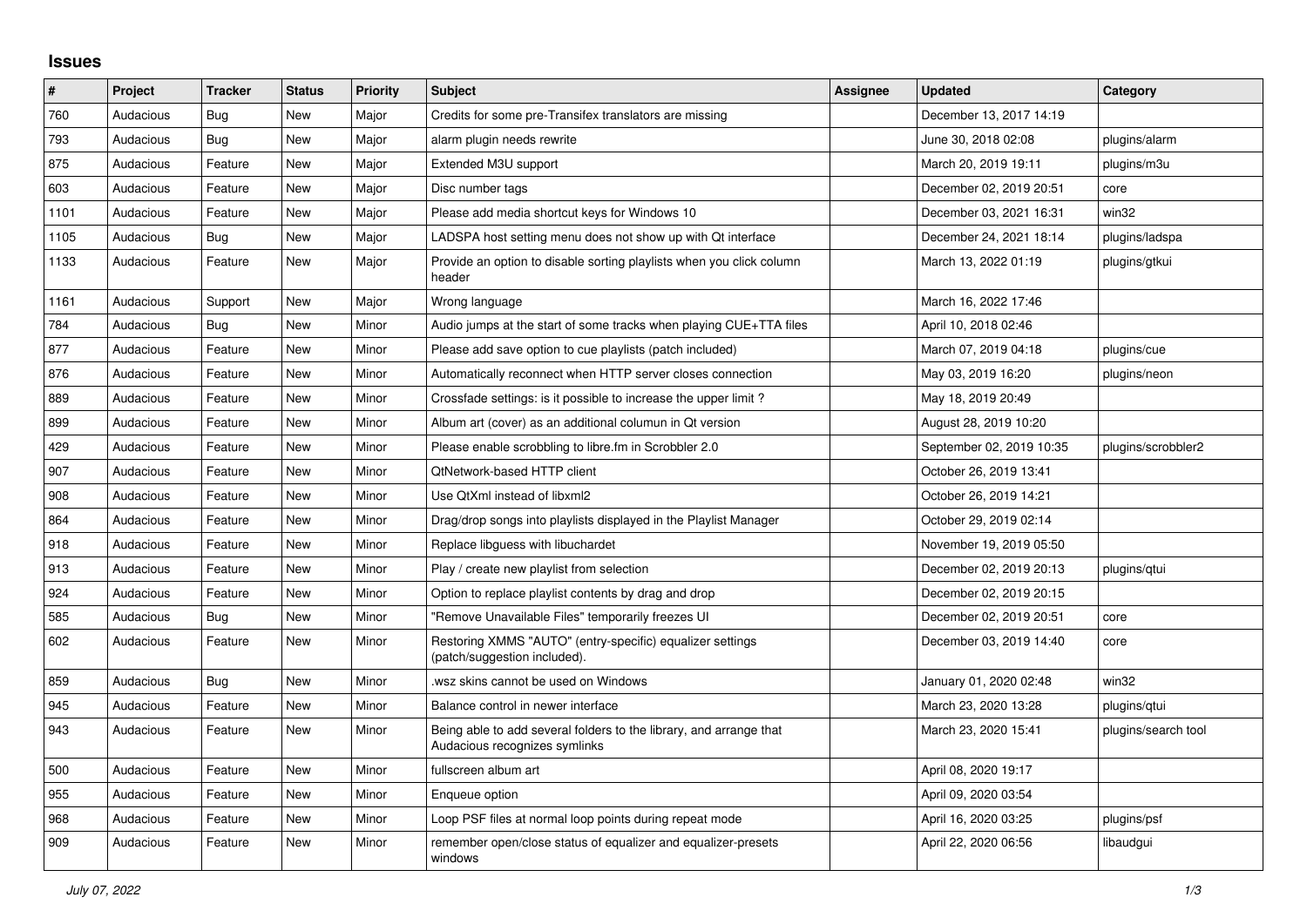| $\#$ | Project   | <b>Tracker</b> | <b>Status</b> | <b>Priority</b> | Subject                                                                                             | <b>Assignee</b> | <b>Updated</b>          | Category            |
|------|-----------|----------------|---------------|-----------------|-----------------------------------------------------------------------------------------------------|-----------------|-------------------------|---------------------|
| 987  | Audacious | Feature        | New           | Minor           | Closing of Search Library tool by same method as opening it                                         |                 | May 13, 2020 00:15      |                     |
| 993  | Audacious | Bug            | <b>New</b>    | Minor           | Lyrics for streamed content are written to cache but not read.                                      |                 | June 07, 2020 13:10     | plugins/lyricwiki   |
| 969  | Audacious | Feature        | New           | Minor           | streamtuner plugin: Please add column-sortability, or at least sort<br>alphabetically by 1st column |                 | June 16, 2020 09:54     | plugins/streamtuner |
| 995  | Audacious | Feature        | New           | Minor           | Add star rating to songs                                                                            |                 | June 16, 2020 09:56     |                     |
| 996  | Audacious | Feature        | New           | Minor           | Refine playlists when searching (search all playlists)                                              |                 | June 16, 2020 09:58     |                     |
| 1011 | Audacious | Feature        | <b>New</b>    | Minor           | Visible separator of folders in the playlist                                                        |                 | July 18, 2020 16:10     |                     |
| 1013 | Audacious | Feature        | New           | Minor           | Request re Album Art using music file metatag                                                       |                 | August 03, 2020 22:48   |                     |
| 1014 | Audacious | Bug            | New           | Minor           | Some .VGM/.VGZ files fail to play                                                                   |                 | August 17, 2020 15:29   | plugins/console     |
| 1046 | Audacious | Feature        | <b>New</b>    | Minor           | Add all id3v2 frames in the settings of Playlist available columns                                  |                 | December 28, 2020 21:14 | plugins/gtkui       |
| 1047 | Audacious | Feature        | New           | Minor           | Stop playing after any chosen track                                                                 |                 | December 29, 2020 01:23 |                     |
| 786  | Audacious | Feature        | New           | Minor           | Port global hotkeys plugin to Windows                                                               |                 | January 04, 2021 21:52  | plugins/hotkey      |
| 956  | Audacious | Feature        | New           | Minor           | Stream to chromecast                                                                                |                 | January 11, 2021 01:19  |                     |
| 1058 | Audacious | Feature        | New           | Minor           | Allow changing the language/locale in settings                                                      |                 | January 30, 2021 18:11  |                     |
| 1066 | Audacious | Feature        | New           | Minor           | Allow Equalizer window to be resized.                                                               |                 | February 11, 2021 10:05 |                     |
| 1067 | Audacious | Feature        | New           | Minor           | Equalizer adjustments are coarse.                                                                   |                 | February 11, 2021 10:09 |                     |
| 51   | Audacious | Feature        | New           | Minor           | Option to inhibit suspend                                                                           |                 | February 13, 2021 09:23 |                     |
| 1072 | Audacious | Feature        | New           | Minor           | QT AOSD plugin                                                                                      |                 | February 17, 2021 21:18 | plugins/aosd        |
| 1082 | Audacious | Feature        | New           | Minor           | File writer option to pad track numbers with leading zeros                                          |                 | March 31, 2021 00:15    | plugins/filewriter  |
| 1071 | Audacious | Feature        | New           | Minor           | Linkage could be improved for packagers.                                                            |                 | March 31, 2021 00:32    |                     |
| 882  | Audacious | Feature        | New           | Minor           | Consider adding vgmstream plugin                                                                    |                 | April 07, 2021 00:47    |                     |
| 883  | Audacious | Feature        | New           | Minor           | Consider adding USF plugin                                                                          |                 | April 07, 2021 01:00    |                     |
| 1088 | Audacious | Feature        | New           | Minor           | plugin: status icon: ADD option to select tray mouse Middle Click action                            |                 | April 11, 2021 12:05    | plugins/statusicon  |
| 196  | Audacious | Bug            | New           | Minor           | Wrong channel map when doing surround playback                                                      |                 | April 13, 2021 03:48    |                     |
| 1091 | Audacious | Feature        | New           | Minor           | Built-in lyrics support                                                                             |                 | April 28, 2021 18:24    |                     |
| 1092 | Audacious | Feature        | New           | Minor           | Reread metadata on play option                                                                      |                 | April 30, 2021 03:35    |                     |
| 1095 | Audacious | Feature        | New           | Minor           | $Ctrl + Z / R$ to undo / redo changes to playlist                                                   |                 | May 07, 2021 18:42      |                     |
| 1099 | Audacious | Feature        | New           | Minor           | Per-track ReplayGain shouldn't be enabled by default                                                |                 | May 09, 2021 13:41      |                     |
| 1096 | Audacious | Feature        | New           | Minor           | Calculate and show selection stats in the status bar                                                |                 | May 10, 2021 03:06      |                     |
| 1098 | Audacious | Feature        | New           | Minor           | Hide empty Services playlist sub-menu                                                               |                 | May 10, 2021 09:25      | libaudgui           |
| 1097 | Audacious | Feature        | New           | Minor           | Replace the volume button with a horizontal scale                                                   |                 | May 17, 2021 00:21      |                     |
| 1093 | Audacious | Feature        | New           | Minor           | Make the Song Dialog (Qt) window wider by default                                                   |                 | May 17, 2021 15:36      |                     |
| 873  | Audacious | Feature        | New           | Minor           | Optionally make "previous track" restart current track                                              |                 | June 08, 2021 22:55     |                     |